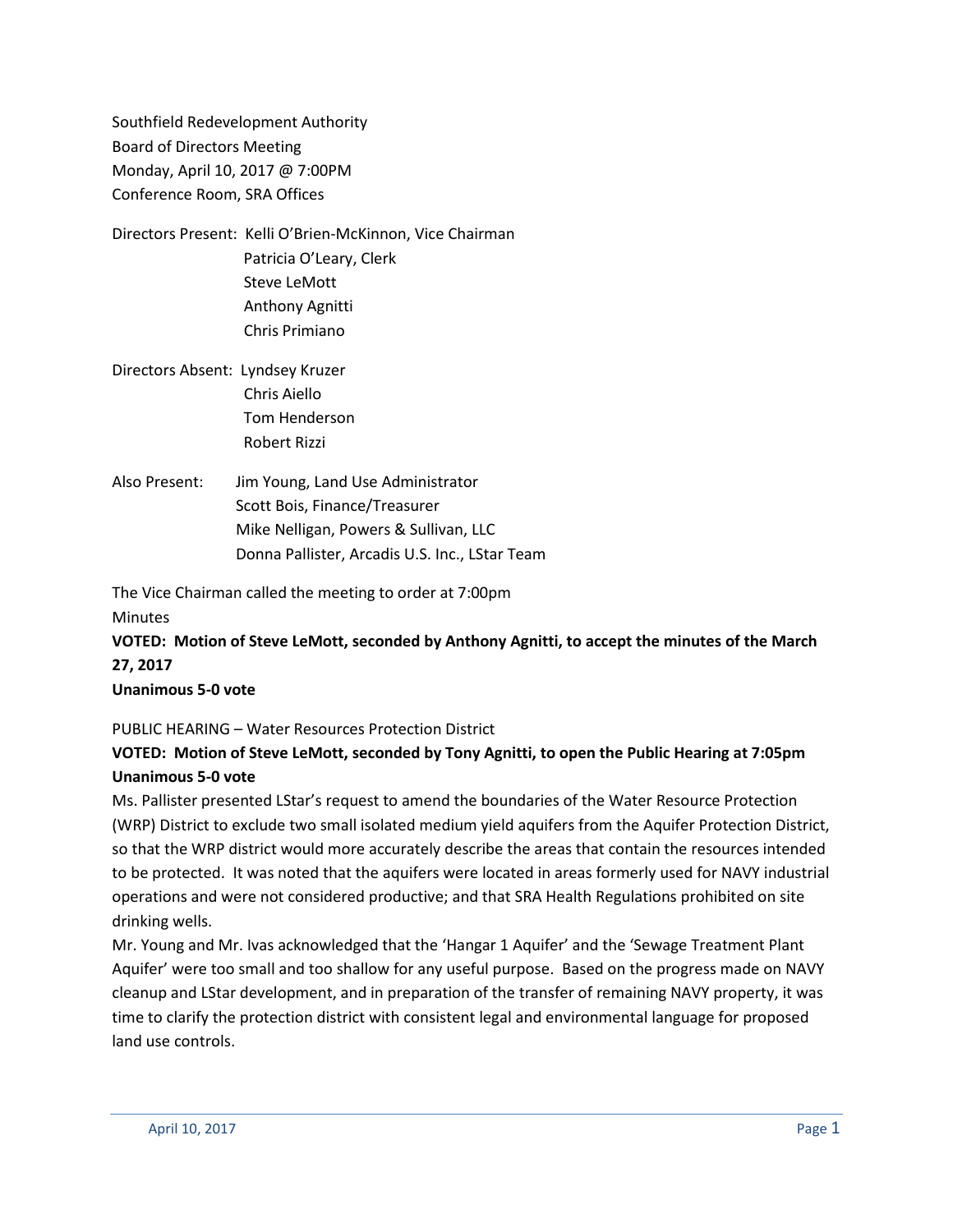#### There were no Public Comments

**VOTED: Motion of Chris Primiano, seconded by Steve LeMott, to close the Public Hearing at 7:10pm Unanimous 5-0 vote**

Board Measure 17-013

**VOTED: Motion of Patricia O'Leary, seconded by Steve LeMott, to approve the request dated February 27, 2017 submitted by LStar Southfield, LLC to amend the Water Resources Protection District Map (Exhibit B to the Zoning and Land Use By-Laws for NAS South Weymouth) by removing the two potential medium – yield aquifers from the Aquifer Protection District which aquifers are generally referred to as the 'Hangar 1 Aquifer' and the 'Sewage Treatment Plant Aquifer'. Unanimous 5-0 vote**

#### Powers & Sullivan, LLC

Mr. Nelligan attended the meeting to review the FY16 Audited Financial Statements and noted a smooth audit process with books all reconciled per statutory requirements. Discussion ensued on Bond Payments, Cash Receivables, Capital Assets, GASB Pension Liability, Claw Back Provision, Developer Deposits, Restricted/Unrestricted Funds, and Long Term Assets/Liabilities.

Mr. Agnitti was informed that the Authority only had 2 sources of revenue, based on development. Mr. Primiano was informed that Wells Fargo, Bond Trustee, was holding \$250K in restricted funds. The Board was informed that the State Auditors and Mass Dept. of Revenue had received the Financial Statements.

Mr. LeMott asked for a comment on the state audit report of 2013 and Mr. Nelligan stated it was more critical than it needed to be for the economic climate; nobody had recovered at that time. Mr. Agnitti asked for comments on management weaknesses and expense control, and was informed that since the 2014 legislative changes the organizational staff was now smaller with limited resources, although much of SRA's operation remained the same as pre-legislation. The SRA still remains as the Local Redevelopment Authority to the Navy; the SRA operates as a municipality with an annual approved tax rate and certification of free cash; the SRA has long term debt obligations through 2040; and the SRA operates a water/sewer utility. Until those things change the SRA will continue to be much more than a planning board.

### Staff Reports

Master Plan – Mr. LeMott noted that roadway public hearings would be forthcoming in the near future. Agreements – Ms. O'Leary noted that SRA and LStar attorneys were working on DDA Revisions. Infrastructure/Construction – Ms. O'Leary noted that a Greystar pre-filing meeting with Weymouth would take place this week

Parkway/NAVY – No update at this time

SRA Operations – No update at this time

Staff – No Update at this time. Mr. Primiano was informed no LStar payments were received or bills issued since the last meeting

LStar – No update at this time